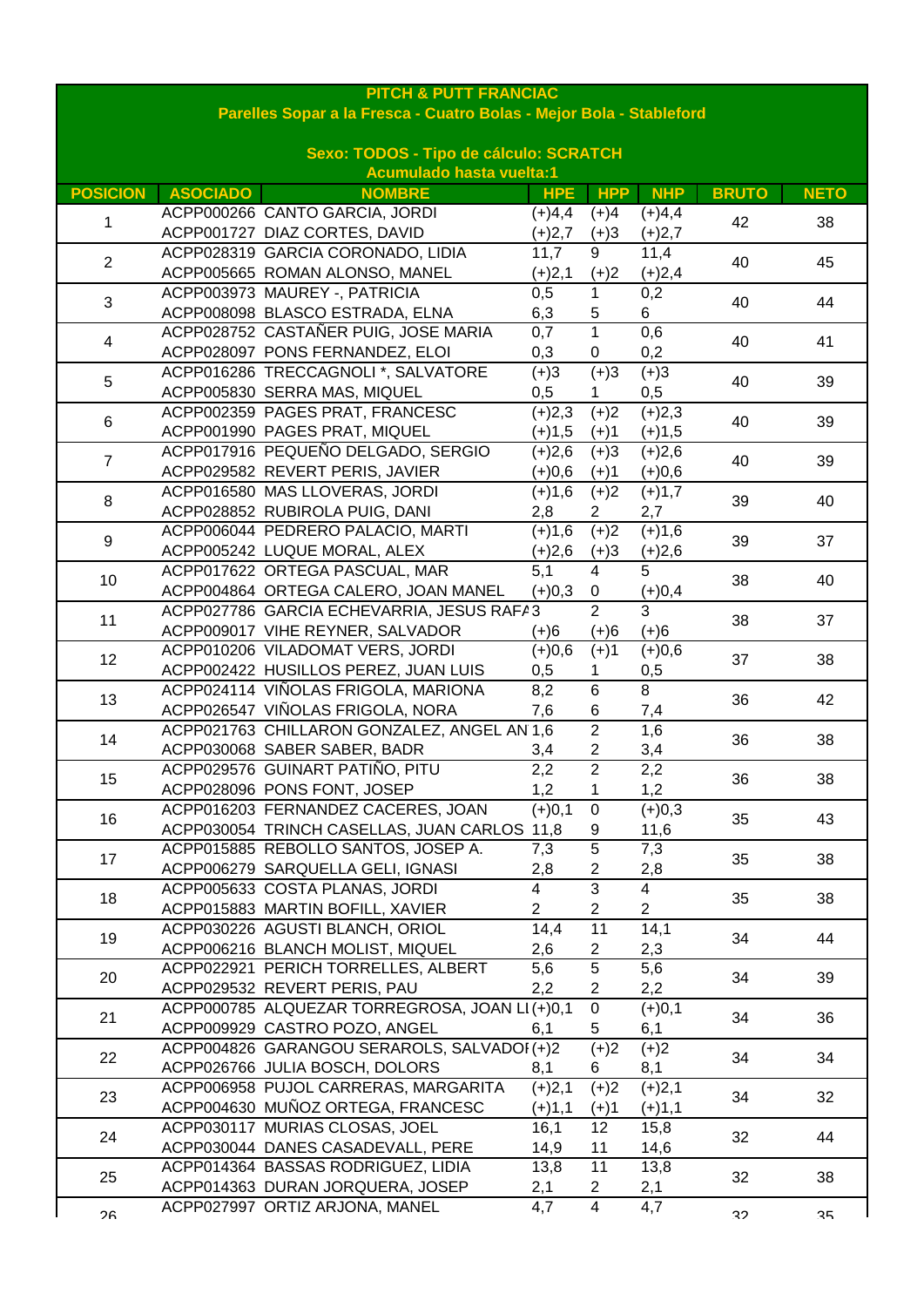| ∠∪                      |                 | ACPP010800 ANTON MONTIEL, LEOPOLDO                                  | 2,9              | $\overline{2}$  | 2,9              | ےں           | ںں          |
|-------------------------|-----------------|---------------------------------------------------------------------|------------------|-----------------|------------------|--------------|-------------|
|                         |                 | ACPP028803 SALVA JULIA, MONICA                                      | 12,4             | 9               | 12,4             |              |             |
| 27                      |                 | ACPP024322 MASFERRER HOMS, JOSEP                                    |                  |                 | $(+)0,7$         | 31           | 38          |
|                         |                 | ACPP025129 FRIGOLA ARBAT, OLGA                                      | $(+)0,7$         | $(+)1$<br>11    |                  |              |             |
| 28                      |                 | ACPP022585 VIÑOLAS MARIN, DAVID                                     | 13,5             |                 | 13,5             | 30           | 39          |
|                         |                 |                                                                     | 6,8              | 5               | 6,8              |              |             |
| 29                      |                 | ACPP023370 HUSILLOS ROJAS, CRISTINA                                 | 8,4              | $\overline{6}$  | 8,4              | 28           | 34          |
|                         |                 | ACPP026097 GUERRERO ORTEGA, ROSA MARIA 9,4                          |                  | $\overline{7}$  | 9,4              |              |             |
| 30                      |                 | ACPP028674 SALO SANCHEZ, JOSEP                                      | 1,6              | $\overline{2}$  | 1,6              | 28           | 31          |
|                         |                 | ACPP030024 MUÑOZ GIL, IVAN                                          | 8,1              | 6               | 8,1              |              |             |
| 31                      |                 | ACPP004760 LOPEZ DEL HIERRO, PILAR                                  | 9,8              | $\overline{8}$  | 9,8              | 27           | 34          |
|                         |                 | ACPP010320 SERRA RAGOLTA, JOAQUIM                                   | 7,4              | 5               | 7,4              |              |             |
| 32                      |                 | ACPP002360 ESTRADA GUERRA, PAOLA                                    | 10,2             | 8               | 10,2             | 26           | 38          |
|                         |                 | ACPP030616 MARTIN ARMIJO, ANTONIA                                   | 21               | 16              | 21               |              |             |
| 33                      |                 | ACPP030541 HERNANDEZ PASCUAL, ESPERANZ 21                           |                  | 16              | 21               | 25           |             |
|                         |                 | ACPP021159 PLAZA BENIMELI, MARIANO                                  | 9,3              | $\overline{7}$  | 9,3              |              | 35          |
| 34                      |                 | sh000000001 MARC RODRIGUEZ JIMENEZ                                  | $\mathbf 0$      | $\overline{0}$  | $\overline{0}$   |              | 38          |
|                         |                 | ACPP031360 SANTANA SCHAFER, JOSIANE                                 | 21               | 16              | 21               | 25           |             |
|                         |                 | ACPP014073 SAURA VIDAL, JOAN                                        | $\overline{5,5}$ | $\overline{5}$  | $\overline{5,5}$ |              | 31          |
| 35                      |                 | ACPP018406 TURON ROIG, MONTSE                                       | 12,7             | 10              | 12,7             | 25           |             |
|                         |                 | ACPP024814 SOLER GALI, CARME                                        | 15,5             | 12              | 15,5             |              |             |
| 36                      |                 | ACPP023129 DESOI GUITART, MARGARITA                                 | 14,3             | 11              | 14,3             | 24           | 36          |
|                         |                 | <b>PITCH &amp; PUTT FRANCIAC</b>                                    |                  |                 |                  |              |             |
|                         |                 | Parelles Sopar a la Fresca - Cuatro Bolas - Mejor Bola - Stableford |                  |                 |                  |              |             |
|                         |                 |                                                                     |                  |                 |                  |              |             |
|                         |                 | Sexo: TODOS - Tipo de cálculo: CON HANDICAP                         |                  |                 |                  |              |             |
|                         |                 | <b>Acumulado hasta vuelta:1</b>                                     |                  |                 |                  |              |             |
| <b>POSICION</b>         | <b>ASOCIADO</b> |                                                                     |                  | <b>HPP</b>      |                  |              |             |
|                         |                 | <b>NOMBRE</b>                                                       | <b>HPE</b>       |                 | <b>NHP</b>       | <b>BRUTO</b> | <b>NETO</b> |
|                         |                 | ACPP028319 GARCIA CORONADO, LIDIA                                   | 11,7             | 9               | 11,4             |              |             |
| 1                       |                 |                                                                     |                  |                 |                  | 40           | 45          |
|                         |                 | ACPP005665 ROMAN ALONSO, MANEL                                      | $(+)2,1$         | $(+)2$          | $(+)2,4$         |              |             |
| $\overline{2}$          |                 | ACPP003973 MAUREY -, PATRICIA                                       | 0,5              | $\mathbf{1}$    | 0,2              | 40           | 44          |
|                         |                 | ACPP008098 BLASCO ESTRADA, ELNA                                     | 6,3              | 5               | 6                |              |             |
|                         |                 | ACPP030226 AGUSTI BLANCH, ORIOL                                     | 14,4             | $\overline{11}$ | 14,1             |              |             |
| 3                       |                 | ACPP006216 BLANCH MOLIST, MIQUEL                                    | 2,6              | $\overline{c}$  | 2,3              | 34           | 44          |
|                         |                 | ACPP030117 MURIAS CLOSAS, JOEL                                      | 16,1             | 12              | 15,8             |              |             |
| $\overline{\mathbf{4}}$ |                 | ACPP030044 DANES CASADEVALL, PERE                                   | 14,9             | 11              | 14,6             | 32           | 44          |
|                         |                 | ACPP016203 FERNANDEZ CACERES, JOAN                                  | $(+)0,1$         | 0               | $(+)0,3$         |              |             |
| 5                       |                 | ACPP030054 TRINCH CASELLAS, JUAN CARLOS 11,8                        |                  | 9               | 11,6             | 35           | 43          |
|                         |                 | ACPP024114 VIÑOLAS FRIGOLA, MARIONA                                 | 8,2              | 6               | 8                |              |             |
| 6                       |                 | ACPP026547 VIÑOLAS FRIGOLA, NORA                                    | 7,6              | 6               | 7,4              | 36           | 42          |
|                         |                 | ACPP028752 CASTAÑER PUIG, JOSE MARIA                                | 0,7              | 1               | 0,6              |              |             |
| $\overline{7}$          |                 | ACPP028097 PONS FERNANDEZ, ELOI                                     | 0,3              | 0               |                  | 40           | 41          |
|                         |                 |                                                                     |                  |                 | 0,2              |              |             |
| 8                       |                 | ACPP016580 MAS LLOVERAS, JORDI                                      | $(+)1,6$         | $(+)2$          | $(+)1,7$         | 39           | 40          |
|                         |                 | ACPP028852 RUBIROLA PUIG, DANI                                      | 2,8              | 2               | 2,7              |              |             |
| $\boldsymbol{9}$        |                 | ACPP017622 ORTEGA PASCUAL, MAR                                      | $\overline{5,1}$ | $\overline{4}$  | $\overline{5}$   | 38           | 40          |
|                         |                 | ACPP004864 ORTEGA CALERO, JOAN MANEL                                | $(+)0,3$         | 0               | $(+)0,4$         |              |             |
| 10                      |                 | ACPP017916 PEQUEÑO DELGADO, SERGIO                                  | $(+)2,6$         | $(+)3$          | $(+)2,6$         | 40           | 39          |
|                         |                 | ACPP029582 REVERT PERIS, JAVIER                                     | $(+)0,6$         | $(+)1$          | $(+)0,6$         |              |             |
| 11                      |                 | ACPP002359 PAGES PRAT, FRANCESC                                     | $(+)2,3$         | $(+)2$          | $(+)2,3$         | 40           | 39          |
|                         |                 | ACPP001990 PAGES PRAT, MIQUEL                                       | $(+)1,5$         | $(+)1$          | $(+)1,5$         |              |             |
|                         |                 | ACPP016286 TRECCAGNOLI *, SALVATORE                                 | $(+)3$           | $(+)3$          | $(+)3$           | 40           |             |
| 12                      |                 | ACPP005830 SERRA MAS, MIQUEL                                        | 0,5              | 1               | 0,5              |              | 39          |
|                         |                 | ACPP022921 PERICH TORRELLES, ALBERT                                 | 5,6              | $\overline{5}$  | 5,6              |              |             |
| 13                      |                 | ACPP029532 REVERT PERIS, PAU                                        | 2,2              | $\overline{c}$  | 2,2              | 34           | 39          |
|                         |                 | ACPP025129 FRIGOLA ARBAT, OLGA                                      | 13,5             | 11              | 13,5             |              |             |
| 14                      |                 | ACPP022585 VIÑOLAS MARIN, DAVID                                     | 6,8              | 5               | 6,8              | 30           | 39          |
|                         |                 | ACPP000266 CANTO GARCIA, JORDI                                      | $(+)4,4$         | $(+)4$          | $(+)4,4$         |              |             |
| 15                      |                 | ACPP001727 DIAZ CORTES, DAVID                                       | $(+)2,7$         | $(+)3$          | $(+)2,7$         | 42           | 38          |